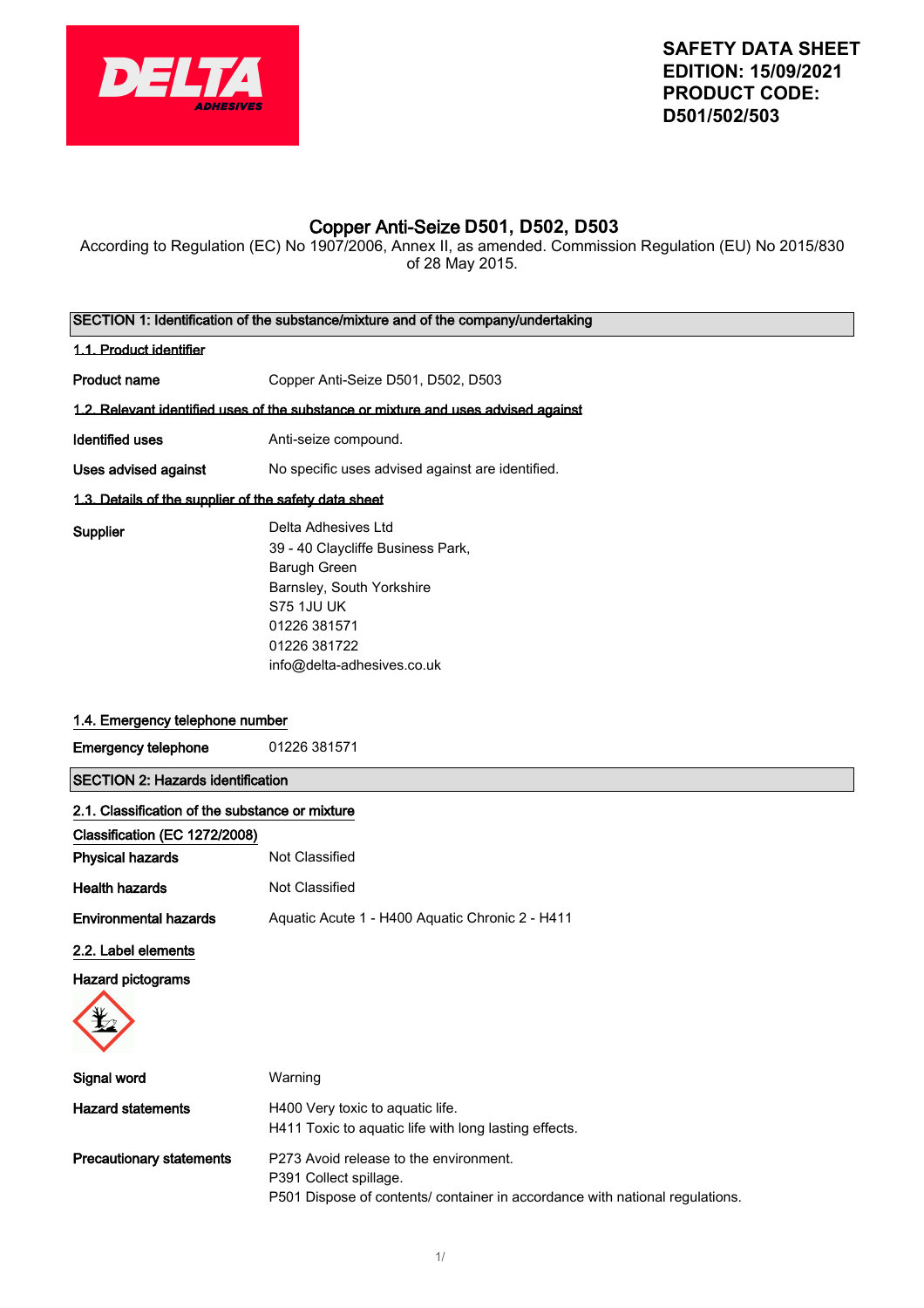

### 2.3. Other hazards

This product does not contain any substances classified as PBT or vPvB.

| SECTION 3: Composition/information on ingredients                                                                                         |                                                                                                       |                                                      |
|-------------------------------------------------------------------------------------------------------------------------------------------|-------------------------------------------------------------------------------------------------------|------------------------------------------------------|
| 3.2. Mixtures                                                                                                                             |                                                                                                       |                                                      |
| <b>DMSO</b>                                                                                                                               | Distillates (petroleum), hydrotreated heavy paraffinic <3%                                            | 60-100%                                              |
| CAS number: 64742-54-7                                                                                                                    | EC number: 265-157-1                                                                                  | REACH registration number: 01-<br>2119484327-25-XXXX |
| Classification<br>Not Classified                                                                                                          |                                                                                                       |                                                      |
| Talc (Mg3H2(SiO3)4)                                                                                                                       |                                                                                                       | 10-30%                                               |
| CAS number: 14807-96-6                                                                                                                    | EC number: 238-877-9                                                                                  |                                                      |
|                                                                                                                                           | This product is exempted from pre-registration and registration in accordance with Annex V.7          |                                                      |
| Classification<br>Not Classified                                                                                                          |                                                                                                       |                                                      |
| Copper                                                                                                                                    |                                                                                                       | 5-10%                                                |
| CAS number: 7440-50-8                                                                                                                     | EC number: 231-159-6                                                                                  | REACH registration number: 01-<br>2119480154-42-XXXX |
| M factor (Acute) = $10$                                                                                                                   | M factor (Chronic) = $1$                                                                              |                                                      |
| Classification<br>Acute Tox. 4 - H302<br>Acute Tox. 3 - H331<br>Eye Irrit. 2 - H319<br>Aquatic Acute 1 - H400<br>Aquatic Chronic 1 - H410 |                                                                                                       |                                                      |
| Graphite                                                                                                                                  |                                                                                                       | 1%                                                   |
| CAS number: 7782-42-5                                                                                                                     | EC number: 231-955-3                                                                                  | REACH registration number: 01-<br>2119486977-12-XXXX |
| Classification<br>Not Classified                                                                                                          |                                                                                                       |                                                      |
|                                                                                                                                           | The Full Text for all R-Phrases and Hazard Statements are Displayed in Section 16.                    |                                                      |
| <b>SECTION 4: First aid measures</b>                                                                                                      |                                                                                                       |                                                      |
| 4.1. Description of first aid measures                                                                                                    |                                                                                                       |                                                      |
| <b>General information</b>                                                                                                                | If in doubt, get medical attention promptly. Show this Safety Data Sheet to the medical<br>personnel. |                                                      |

Inhalation Move affected person to fresh air and keep warm and at rest in a position comfortable for breathing. Loosen tight clothing such as collar, tie or belt. Get medical attention if symptoms are severe or persist.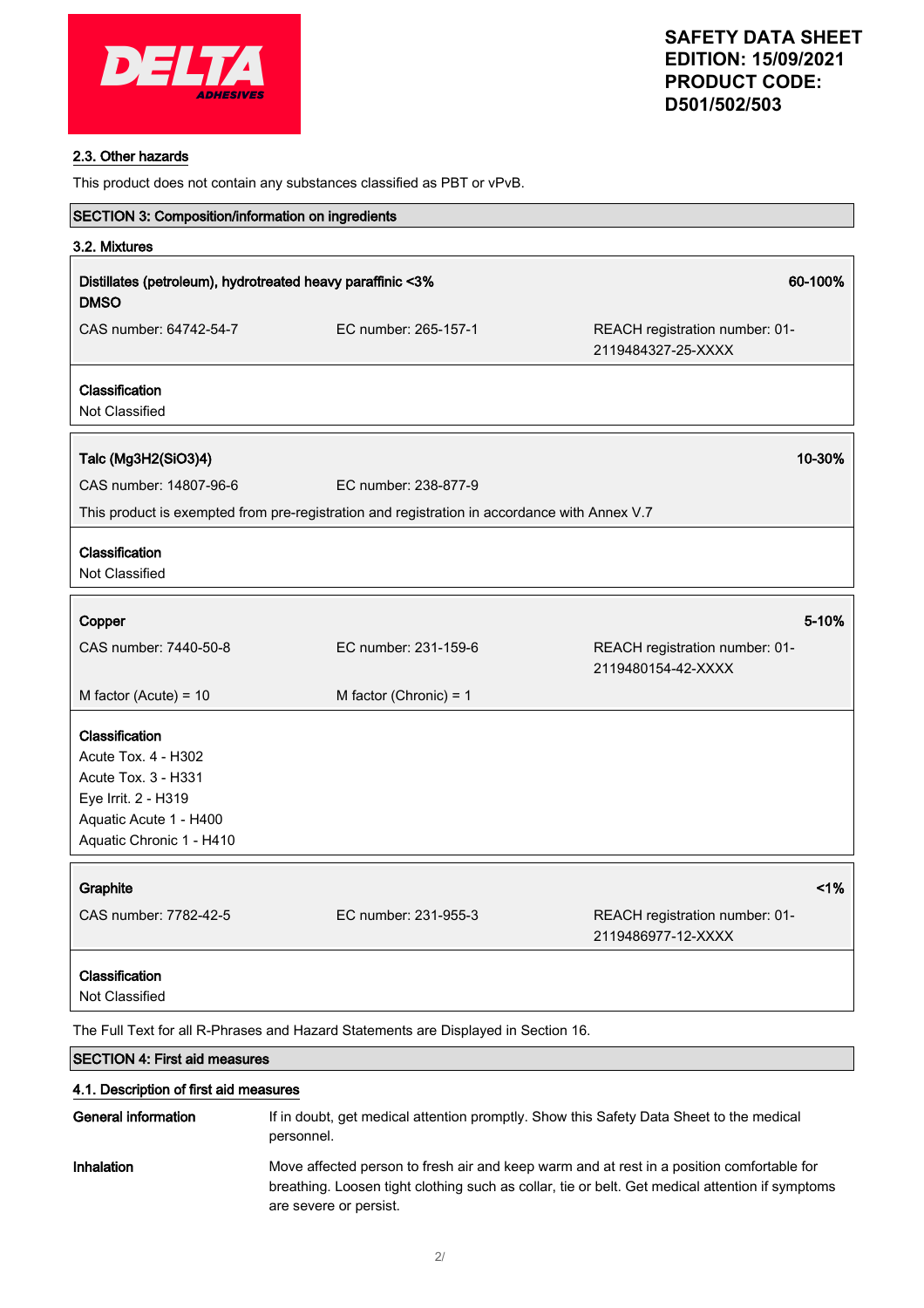

| Ingestion                                                                       | Rinse mouth thoroughly with water. Get medical advice/attention if you feel unwell. Do not<br>induce vomiting unless under the direction of medical personnel.                                                                                                                                                                                                                                                                                                         |  |
|---------------------------------------------------------------------------------|------------------------------------------------------------------------------------------------------------------------------------------------------------------------------------------------------------------------------------------------------------------------------------------------------------------------------------------------------------------------------------------------------------------------------------------------------------------------|--|
| Skin contact                                                                    | Rinse with water.                                                                                                                                                                                                                                                                                                                                                                                                                                                      |  |
| Eye contact                                                                     | Remove any contact lenses and open eyelids wide apart. Rinse with water. Get medical<br>attention if any discomfort continues.                                                                                                                                                                                                                                                                                                                                         |  |
| <b>Protection of first aiders</b>                                               | First aid personnel should wear appropriate protective equipment during any rescue.                                                                                                                                                                                                                                                                                                                                                                                    |  |
|                                                                                 | 4.2. Most important symptoms and effects, both acute and delayed                                                                                                                                                                                                                                                                                                                                                                                                       |  |
| <b>General information</b>                                                      | The severity of the symptoms described will vary dependent on the concentration and the<br>length of exposure.                                                                                                                                                                                                                                                                                                                                                         |  |
| Inhalation                                                                      | No specific symptoms known.                                                                                                                                                                                                                                                                                                                                                                                                                                            |  |
| Ingestion                                                                       | No specific symptoms known.                                                                                                                                                                                                                                                                                                                                                                                                                                            |  |
| <b>Skin contact</b>                                                             | Prolonged contact may cause dryness of the skin.                                                                                                                                                                                                                                                                                                                                                                                                                       |  |
| Eye contact                                                                     | No specific symptoms known. May be slightly irritating to eyes.                                                                                                                                                                                                                                                                                                                                                                                                        |  |
| 4.3. Indication of any immediate medical attention and special treatment needed |                                                                                                                                                                                                                                                                                                                                                                                                                                                                        |  |
| Notes for the doctor                                                            | Treat symptomatically.                                                                                                                                                                                                                                                                                                                                                                                                                                                 |  |
| <b>SECTION 5: Firefighting measures</b>                                         |                                                                                                                                                                                                                                                                                                                                                                                                                                                                        |  |
| 5.1. Extinguishing media                                                        |                                                                                                                                                                                                                                                                                                                                                                                                                                                                        |  |
| Suitable extinguishing media                                                    | The product is not flammable. Extinguish with alcohol-resistant foam, carbon dioxide, dry<br>powder or water fog. Use fire-extinguishing media suitable for the surrounding fire.                                                                                                                                                                                                                                                                                      |  |
| Unsuitable extinguishing<br>media                                               | Do not use water jet as an extinguisher, as this will spread the fire.                                                                                                                                                                                                                                                                                                                                                                                                 |  |
| 5.2. Special hazards arising from the substance or mixture                      |                                                                                                                                                                                                                                                                                                                                                                                                                                                                        |  |
| Specific hazards                                                                | None known.                                                                                                                                                                                                                                                                                                                                                                                                                                                            |  |
| <b>Hazardous combustion</b><br>products                                         | Thermal decomposition or combustion products may include the following substances:<br>Harmful gases or vapours.                                                                                                                                                                                                                                                                                                                                                        |  |
| 5.3. Advice for firefighters                                                    |                                                                                                                                                                                                                                                                                                                                                                                                                                                                        |  |
| Protective actions during<br>firefighting                                       | Avoid breathing fire gases or vapours. Evacuate area. Cool containers exposed to heat with<br>water spray and remove them from the fire area if it can be done without risk. Cool containers<br>exposed to flames with water until well after the fire is out. Avoid discharge to the aquatic<br>environment. Control run-off water by containing and keeping it out of sewers and<br>watercourses. If risk of water pollution occurs, notify appropriate authorities. |  |
| Special protective equipment<br>for firefighters                                | Wear positive-pressure self-contained breathing apparatus (SCBA) and appropriate protective<br>clothing. Firefighter's clothing conforming to European standard EN469 (including helmets,<br>protective boots and gloves) will provide a basic level of protection for chemical incidents.                                                                                                                                                                             |  |
| <b>SECTION 6: Accidental release measures</b>                                   |                                                                                                                                                                                                                                                                                                                                                                                                                                                                        |  |

# 6.1. Personal precautions, protective equipment and emergency procedures

| Personal precautions | Wear protective clothing as described in Section 8 of this safety data sheet. No action shall be |
|----------------------|--------------------------------------------------------------------------------------------------|
|                      | taken without appropriate training or involving any personal risk. Do not touch or walk into     |
|                      | spilled material.                                                                                |

# 6.2. Environmental precautions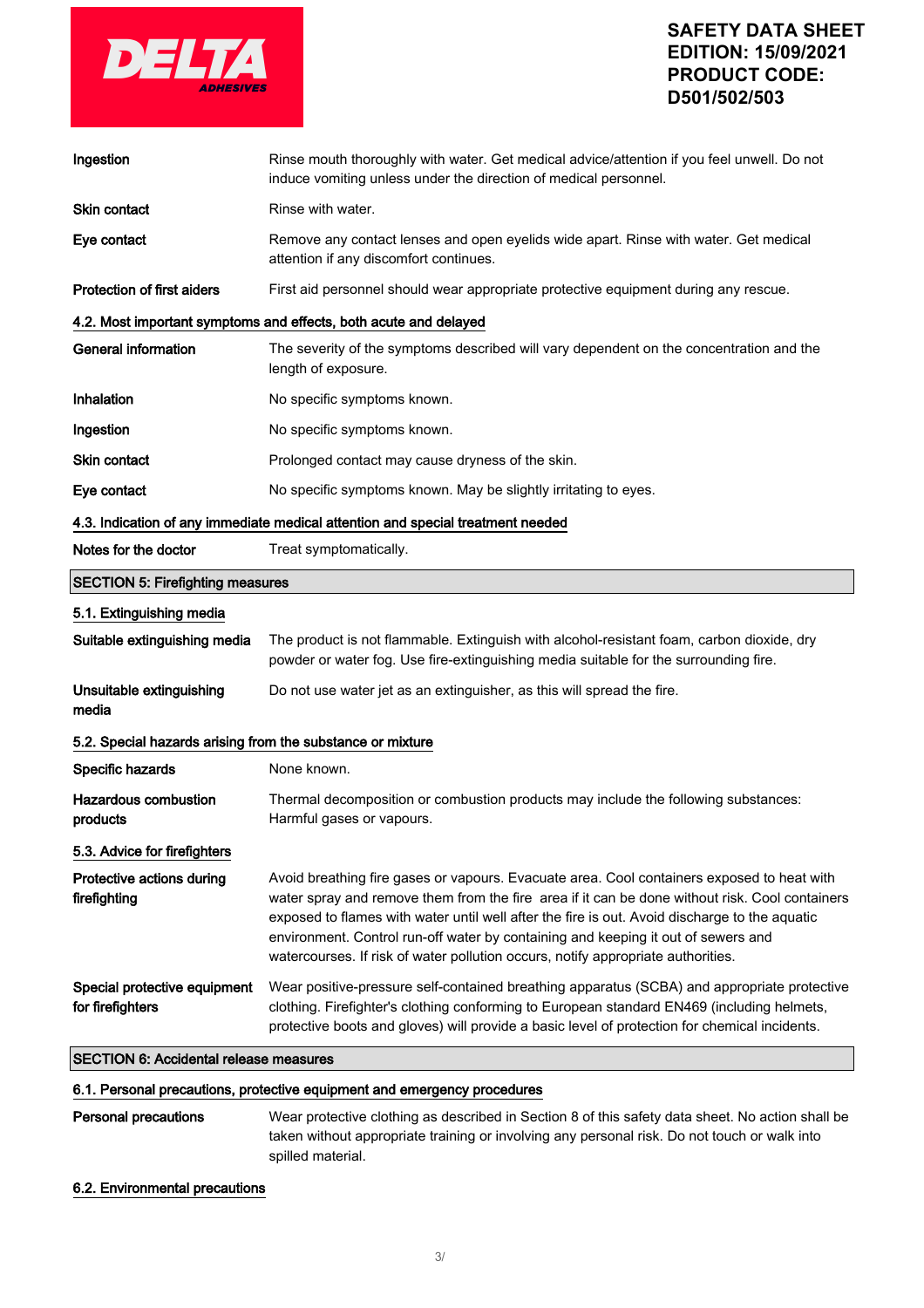

Environmental precautions Avoid discharge into drains or watercourses or onto the ground. Avoid discharge to the

aquatic environment.

# 6.3. Methods and material for containment and cleaning up

Methods for cleaning up Wear protective clothing as described in Section 8 of this safety data sheet. Clear up spills immediately and dispose of waste safely. Collect spillage with a shovel and broom, or similar and reuse, if possible. Collect and place in suitable waste disposal containers and seal securely. Flush contaminated area with plenty of water. Wash thoroughly after dealing with a spillage. Dangerous for the environment. Do not empty into drains. For waste disposal, see Section 13.

### 6.4. Reference to other sections

Reference to other sections For personal protection, see Section 8. See Section 11 for additional information on health hazards. See Section 12 for additional information on ecological hazards. For waste disposal, see Section 13.

### SECTION 7: Handling and storage

#### 7.1. Precautions for safe handling

| Usage precautions                                                 | Read and follow manufacturer's recommendations. Wear protective clothing as described in<br>Section 8 of this safety data sheet. Keep away from food, drink and animal feeding stuffs.<br>Keep container tightly sealed when not in use. Avoid discharge to the aguatic environment.<br>Do not handle until all safety precautions have been read and understood. Do not handle<br>broken packages without protective equipment. Do not reuse empty containers. |  |  |
|-------------------------------------------------------------------|-----------------------------------------------------------------------------------------------------------------------------------------------------------------------------------------------------------------------------------------------------------------------------------------------------------------------------------------------------------------------------------------------------------------------------------------------------------------|--|--|
| Advice on general<br>occupational hygiene                         | Wash promptly if skin becomes contaminated. Take off contaminated clothing. Wash<br>contaminated clothing before reuse.                                                                                                                                                                                                                                                                                                                                         |  |  |
| 7.2. Conditions for safe storage, including any incompatibilities |                                                                                                                                                                                                                                                                                                                                                                                                                                                                 |  |  |
| Storage precautions                                               | Store away from incompatible materials (see Section 10). Keep only in the original container.<br>Keep container tightly closed, in a cool, well ventilated place. Keep containers upright. Protect<br>containers from damage.                                                                                                                                                                                                                                   |  |  |
| Storage class                                                     | Miscellaneous hazardous material storage.                                                                                                                                                                                                                                                                                                                                                                                                                       |  |  |
| 7.3. Specific end use(s)                                          |                                                                                                                                                                                                                                                                                                                                                                                                                                                                 |  |  |
| Specific end use(s)                                               | The identified uses for this product are detailed in Section 1.2.                                                                                                                                                                                                                                                                                                                                                                                               |  |  |

### SECTION 8: Exposure controls/Personal protection

#### 8.1. Control parameters

#### Occupational exposure limits

#### Distillates (petroleum), hydrotreated heavy paraffinic <3% DMSO

Long-term exposure limit (8-hour TWA): WEL 5 mg/m<sup>3</sup> inhalable dust Long-term exposure limit (8-hour TWA): WEL 5 mg/m<sup>3</sup> mist

### Talc (Mg3H2(SiO3)4)

Long-term exposure limit (8-hour TWA): WEL 1 mg/m<sup>3</sup> respirable dust

#### Copper

Long-term exposure limit (8-hour TWA): WEL 1 mg/m<sup>3</sup> - - respirable dust Short-term exposure limit (15-minute): WEL 2 mg/m<sup>3</sup> - - respirable dust

### **Graphite**

Long-term exposure limit (8-hour TWA): WEL 5 mg/m<sup>3</sup> respirable dust Long-term exposure limit (8-hour TWA): WEL 10 mg/m<sup>3</sup> inhalable dust WEL = Workplace Exposure Limit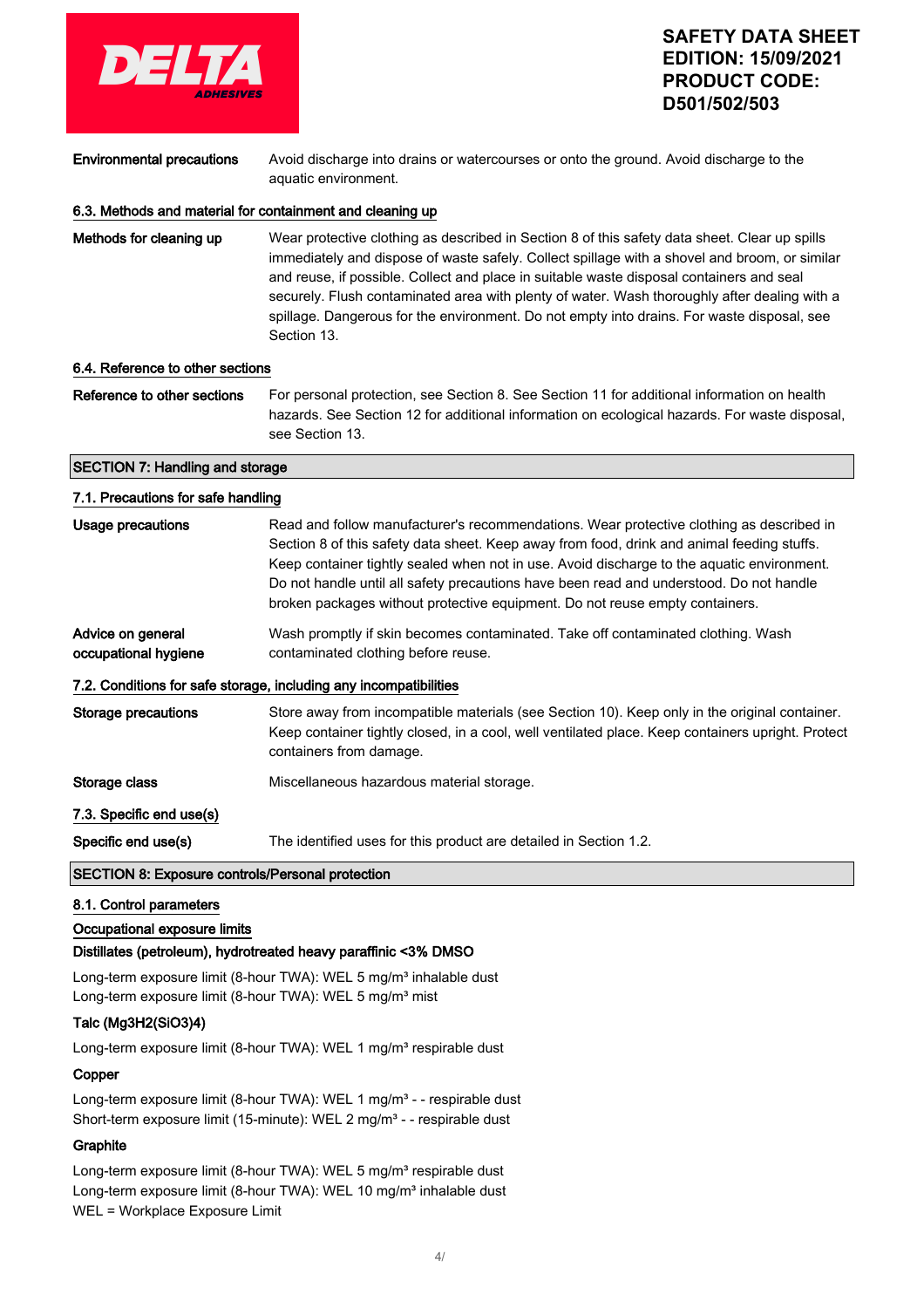

# **SAFETY DATA SHEET EDITION: 15/09/2021 PE:**

|                                     | EDITION: 15/09/2021<br><b>PRODUCT CODE:</b><br>D501/502/503                                                                                                                                                                                                                                                                                                                                                                                                                                  |
|-------------------------------------|----------------------------------------------------------------------------------------------------------------------------------------------------------------------------------------------------------------------------------------------------------------------------------------------------------------------------------------------------------------------------------------------------------------------------------------------------------------------------------------------|
|                                     | Distillates (petroleum), hydrotreated heavy paraffinic <3% DMSO (CAS: 64742-54-7)                                                                                                                                                                                                                                                                                                                                                                                                            |
| <b>DNEL</b>                         | Workers - Inhalation; Long term local effects: 5.4 mg/m <sup>3</sup>                                                                                                                                                                                                                                                                                                                                                                                                                         |
|                                     | Copper (CAS: 7440-50-8)                                                                                                                                                                                                                                                                                                                                                                                                                                                                      |
| <b>DNEL</b>                         | Workers - Dermal; Short term systemic effects: 273 mg/kg<br>Workers - Inhalation; Short term systemic effects: 20 mg/m <sup>3</sup><br>Workers - Dermal; Long term systemic effects: 137 mg/kg                                                                                                                                                                                                                                                                                               |
| <b>PNEC</b>                         | - Soil; 65.5 mg/kg<br>- Sediment (Freshwater); 87 mg/kg<br>- Fresh water; 0.0078 mg/l<br>- marine water; 0.0052 mg/l<br>- Sediment (Marinewater); 676 mg/kg<br>$-$ STP; 0.230 mg/l                                                                                                                                                                                                                                                                                                           |
|                                     | propylene carbonate (CAS: 108-32-7)                                                                                                                                                                                                                                                                                                                                                                                                                                                          |
| <b>DNEL</b>                         | Industry - Inhalation; Long term systemic effects: 50 mg/kg/day<br>Industry - Inhalation; Long term local effects: 20 mg/m <sup>3</sup><br>Industry - Dermal; Long term systemic effects: 50 mg/kg/day                                                                                                                                                                                                                                                                                       |
| <b>PNEC</b>                         | - Fresh water; 0.9 mg/l<br>- marine water; 0.09 mg/l<br>- STP; 7.4E3 mg/l<br>- Soil; 0.81 mg/kg                                                                                                                                                                                                                                                                                                                                                                                              |
|                                     | Graphite (CAS: 7782-42-5)                                                                                                                                                                                                                                                                                                                                                                                                                                                                    |
| <b>DNEL</b>                         | Workers - Inhalation; Long term local effects: 1.2 mg/m <sup>3</sup>                                                                                                                                                                                                                                                                                                                                                                                                                         |
| 8.2. Exposure controls              |                                                                                                                                                                                                                                                                                                                                                                                                                                                                                              |
| Protective equipment                |                                                                                                                                                                                                                                                                                                                                                                                                                                                                                              |
| Appropriate engineering<br>controls | Provide adequate ventilation. Observe any occupational exposure limits for the product or<br>ingredients.                                                                                                                                                                                                                                                                                                                                                                                    |
| Eye/face protection                 | Unless the assessment indicates a higher degree of protection is required, the following<br>protection should be worn: Tight-fitting safety glasses.                                                                                                                                                                                                                                                                                                                                         |
| Hand protection                     | No specific hand protection recommended. Avoid contact with skin.                                                                                                                                                                                                                                                                                                                                                                                                                            |
| Other skin and body<br>protection   | Wear appropriate clothing to prevent repeated or prolonged skin contact.                                                                                                                                                                                                                                                                                                                                                                                                                     |
| Hygiene measures                    | Wash after use and before eating, smoking and using the toilet. Do not eat, drink or smoke<br>when using this product.                                                                                                                                                                                                                                                                                                                                                                       |
| <b>Respiratory protection</b>       | Ensure all respiratory protective equipment is suitable for its intended use and is 'CE'-marked.<br>Check that the respirator fits tightly and the filter is changed regularly. Gas and combination<br>filter cartridges should comply with European Standard EN14387. Full face mask respirators<br>with replaceable filter cartridges should comply with European Standard EN136. Half mask<br>and quarter mask respirators with replaceable filter cartridges should comply with European |

Standard EN140.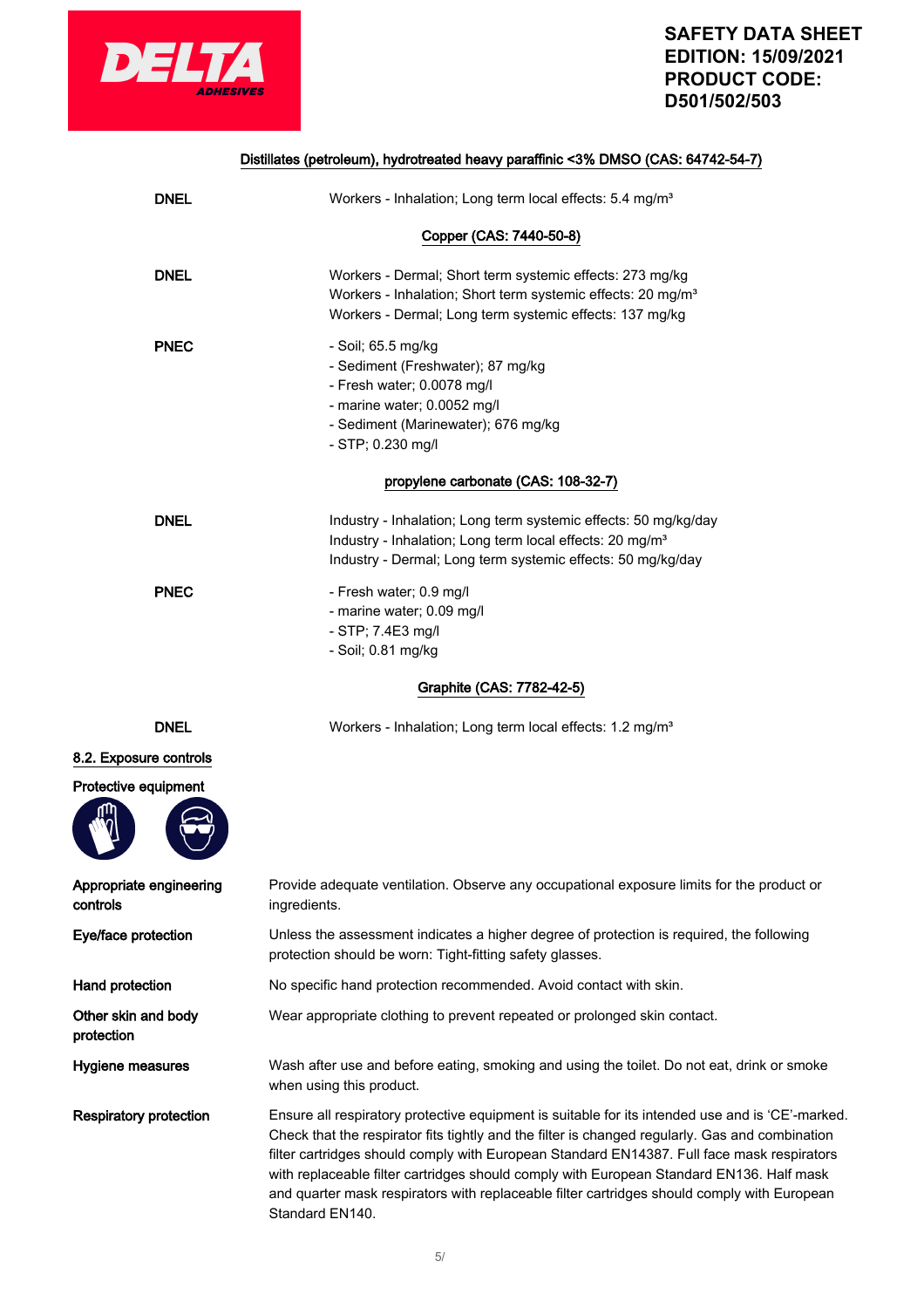

Environmental exposure controls

Keep container tightly sealed when not in use. Emissions from ventilation or work process equipment should be checked to ensure they comply with the requirements of environmental protection legislation. In some cases, fume scrubbers, filters or engineering modifications to the process equipment will be necessary to reduce emissions to acceptable levels.

### SECTION 9: Physical and chemical properties

| 9.1. Information on basic physical and chemical properties |                                                                                                                                                                         |
|------------------------------------------------------------|-------------------------------------------------------------------------------------------------------------------------------------------------------------------------|
| Appearance                                                 | Coloured paste.                                                                                                                                                         |
| Colour                                                     | Yellow. to Gold.                                                                                                                                                        |
| Odour                                                      | Characteristic.                                                                                                                                                         |
| Flash point                                                | > 200°C Cleveland open cup.                                                                                                                                             |
| <b>Relative density</b>                                    | $> 1 \text{ @ } 20^{\circ}$ C                                                                                                                                           |
| Solubility(ies)                                            | Insoluble in water.                                                                                                                                                     |
| 9.2. Other information                                     |                                                                                                                                                                         |
| <b>SECTION 10: Stability and reactivity</b>                |                                                                                                                                                                         |
| 10.1. Reactivity                                           |                                                                                                                                                                         |
| Reactivity                                                 | See the other subsections of this section for further details.                                                                                                          |
| 10.2. Chemical stability                                   |                                                                                                                                                                         |
| <b>Stability</b>                                           | Stable at normal ambient temperatures and when used as recommended. Stable under the<br>prescribed storage conditions.                                                  |
| 10.3. Possibility of hazardous reactions                   |                                                                                                                                                                         |
| Possibility of hazardous<br>reactions                      | No potentially hazardous reactions known.                                                                                                                               |
| 10.4. Conditions to avoid                                  |                                                                                                                                                                         |
| <b>Conditions to avoid</b>                                 | There are no known conditions that are likely to result in a hazardous situation.                                                                                       |
| 10.5. Incompatible materials                               |                                                                                                                                                                         |
| Materials to avoid                                         | No specific material or group of materials is likely to react with the product to produce a<br>hazardous situation.                                                     |
| 10.6. Hazardous decomposition products                     |                                                                                                                                                                         |
| Hazardous decomposition<br>products                        | Does not decompose when used and stored as recommended. Thermal decomposition or<br>combustion products may include the following substances: Harmful gases or vapours. |
| <b>SECTION 11: Toxicological information</b>               |                                                                                                                                                                         |
| 11.1. Information on toxicological effects                 |                                                                                                                                                                         |
| Acute toxicity - oral                                      |                                                                                                                                                                         |
| Notes (oral LD <sub>50</sub> )                             | Based on available data the classification criteria are not met.                                                                                                        |
| ATE oral (mg/kg)                                           | 8,333.33                                                                                                                                                                |
| Acute toxicity - dermal                                    |                                                                                                                                                                         |
| Notes (dermal LD <sub>50</sub> )                           | Based on available data the classification criteria are not met.                                                                                                        |
| Acute toxicity - inhalation                                |                                                                                                                                                                         |
| Notes (inhalation LC <sub>50</sub> )                       | Based on available data the classification criteria are not met.                                                                                                        |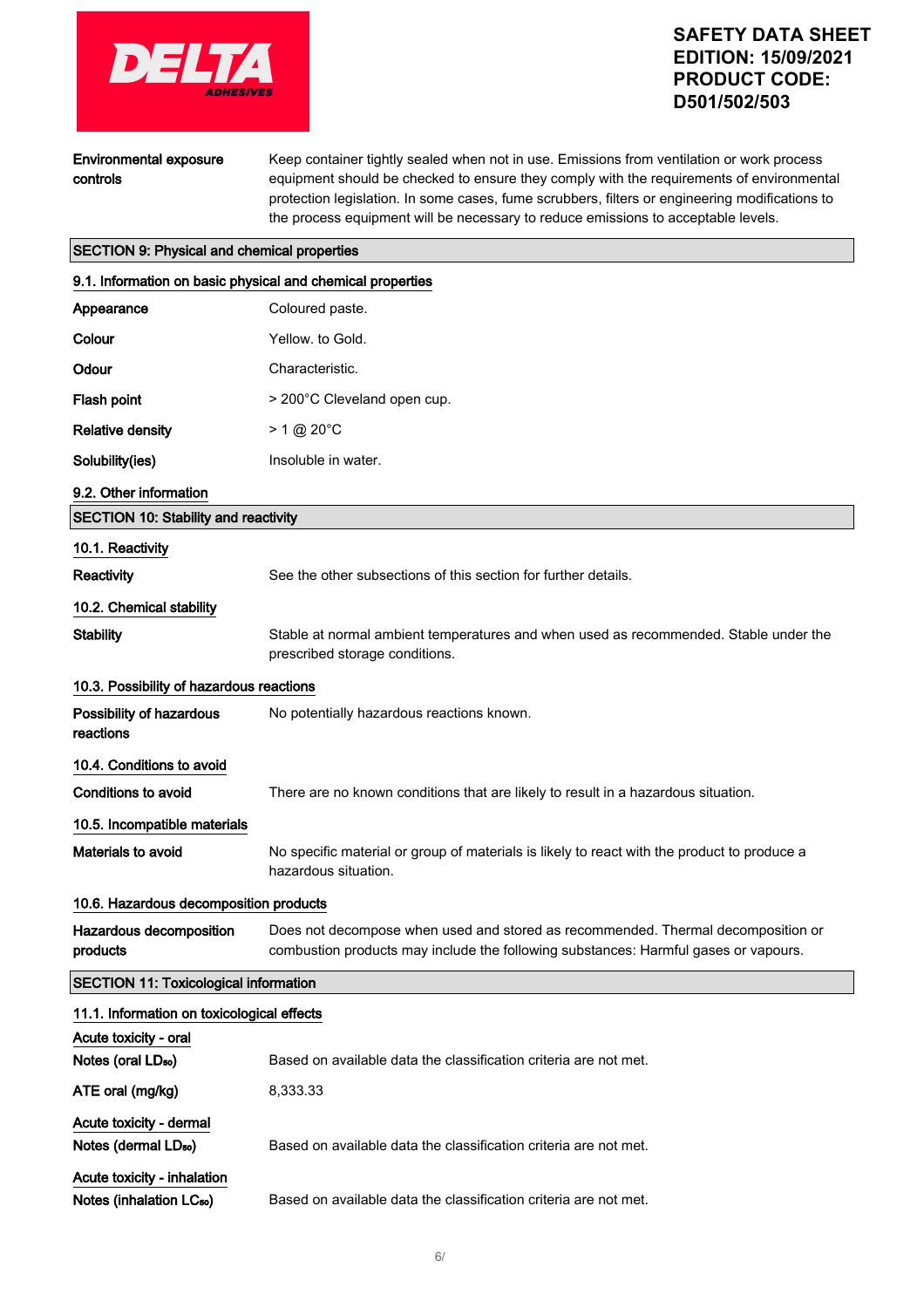

| <b>ATE inhalation (dusts/mists</b><br>mg/l)                          | 8.33                                                                                                           |
|----------------------------------------------------------------------|----------------------------------------------------------------------------------------------------------------|
| Skin corrosion/irritation<br>Animal data                             | Based on available data the classification criteria are not met.                                               |
| Serious eye damage/irritation<br>Serious eye damage/irritation       | Based on available data the classification criteria are not met.                                               |
| <b>Respiratory sensitisation</b><br><b>Respiratory sensitisation</b> | Based on available data the classification criteria are not met.                                               |
| <b>Skin sensitisation</b><br><b>Skin sensitisation</b>               | Based on available data the classification criteria are not met.                                               |
| Germ cell mutagenicity<br>Genotoxicity - in vitro                    | Based on available data the classification criteria are not met.                                               |
| Carcinogenicity<br>Carcinogenicity                                   | Based on available data the classification criteria are not met.                                               |
| <b>IARC carcinogenicity</b>                                          | None of the ingredients are listed or exempt.                                                                  |
| Reproductive toxicity<br>Reproductive toxicity - fertility           | Based on available data the classification criteria are not met.                                               |
| Reproductive toxicity -<br>development                               | Based on available data the classification criteria are not met.                                               |
| Specific target organ toxicity - single exposure                     |                                                                                                                |
| STOT - single exposure                                               | Not classified as a specific target organ toxicant after a single exposure.                                    |
| Specific target organ toxicity - repeated exposure                   |                                                                                                                |
| STOT - repeated exposure                                             | Not classified as a specific target organ toxicant after repeated exposure.                                    |
| <b>Aspiration hazard</b><br><b>Aspiration hazard</b>                 | Not relevant. Solid.                                                                                           |
| <b>General information</b>                                           | The severity of the symptoms described will vary dependent on the concentration and the<br>length of exposure. |
| Inhalation                                                           | No specific symptoms known.                                                                                    |
| Ingestion                                                            | No specific symptoms known.                                                                                    |
| Skin contact                                                         | Prolonged contact may cause dryness of the skin.                                                               |
| Eye contact                                                          | No specific symptoms known.                                                                                    |
| Route of exposure                                                    | Ingestion Inhalation Skin and/or eye contact                                                                   |
| <b>Target organs</b>                                                 | No specific target organs known.                                                                               |
| <b>SECTION 12: Ecological information</b>                            |                                                                                                                |
|                                                                      |                                                                                                                |

12.1. Toxicity

Toxicity **Aquatic Acute 1 - H400 Very toxic to aquatic life. Aquatic Chronic 2 - H411 Toxic to aquatic** life with long lasting effects.

### 12.2. Persistence and degradability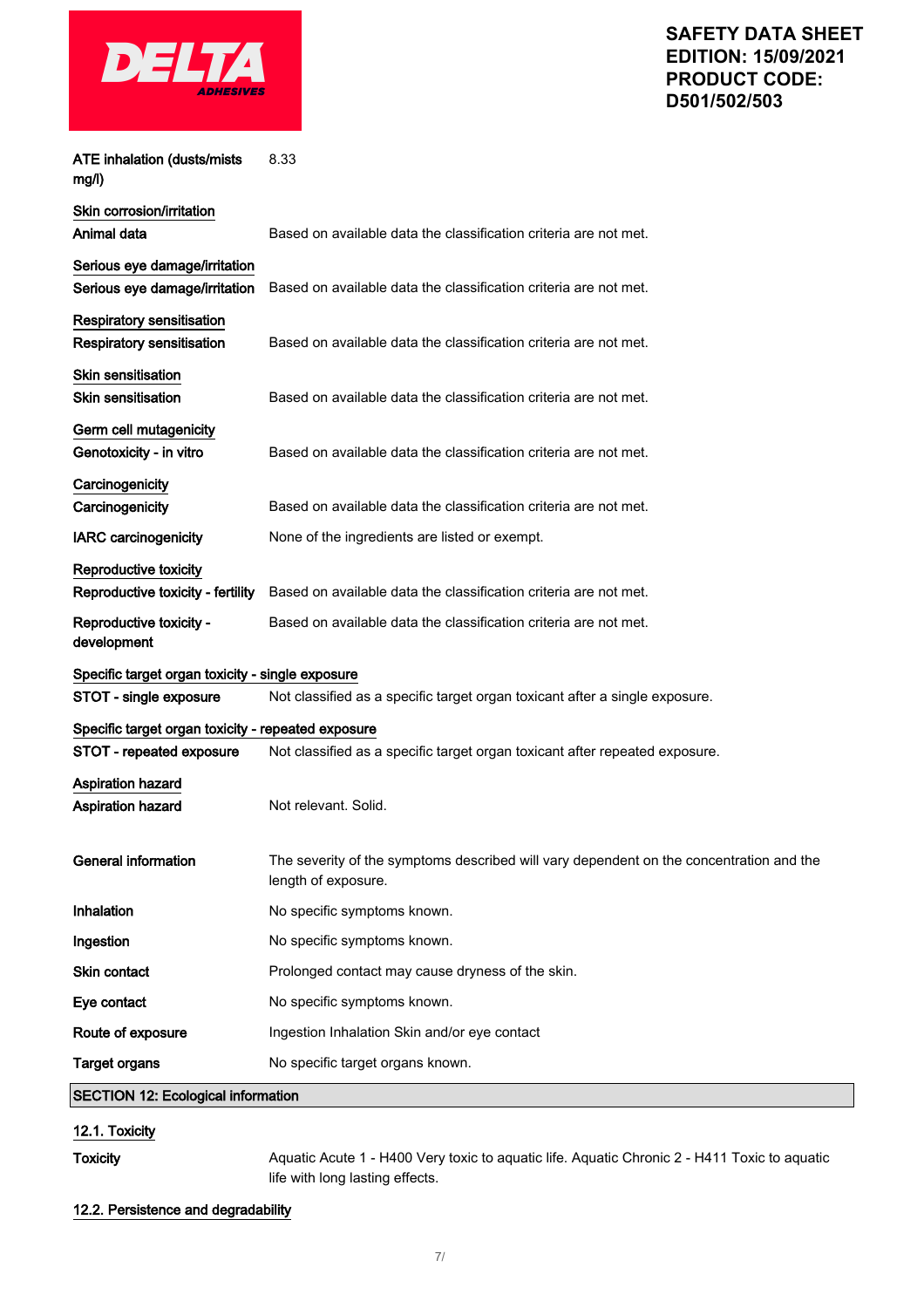| <b>ADHESIVES</b>                            |  |
|---------------------------------------------|--|
| Pareietance and degradability. The degradak |  |

Persistence and degradability The degradability of the product is not known.

| 12.3. Bioaccumulative potential            |                                                                                                                                                                                                                                                                                                                                                                                                                                                                                                                           |
|--------------------------------------------|---------------------------------------------------------------------------------------------------------------------------------------------------------------------------------------------------------------------------------------------------------------------------------------------------------------------------------------------------------------------------------------------------------------------------------------------------------------------------------------------------------------------------|
| <b>Bioaccumulative potential</b>           | No data available on bioaccumulation.                                                                                                                                                                                                                                                                                                                                                                                                                                                                                     |
| 12.4. Mobility in soil                     |                                                                                                                                                                                                                                                                                                                                                                                                                                                                                                                           |
| <b>Mobility</b>                            | No data available.                                                                                                                                                                                                                                                                                                                                                                                                                                                                                                        |
| 12.5. Results of PBT and vPvB assessment   |                                                                                                                                                                                                                                                                                                                                                                                                                                                                                                                           |
| 12.6. Other adverse effects                |                                                                                                                                                                                                                                                                                                                                                                                                                                                                                                                           |
| Other adverse effects                      | None known.                                                                                                                                                                                                                                                                                                                                                                                                                                                                                                               |
| <b>SECTION 13: Disposal considerations</b> |                                                                                                                                                                                                                                                                                                                                                                                                                                                                                                                           |
| 13.1. Waste treatment methods              |                                                                                                                                                                                                                                                                                                                                                                                                                                                                                                                           |
| General information                        | The generation of waste should be minimised or avoided wherever possible. Reuse or recycle<br>products wherever possible. This material and its container must be disposed of in a safe<br>way. When handling waste, the safety precautions applying to handling of the product should<br>be considered. Care should be taken when handling emptied containers that have not been<br>thoroughly cleaned or rinsed out. Empty containers or liners may retain some product<br>residues and hence be potentially hazardous. |
| Disposal methods                           | Do not empty into drains. Dispose of surplus products and those that cannot be recycled via a<br>licensed waste disposal contractor. Waste, residues, empty containers, discarded work<br>clothes and contaminated cleaning materials should be collected in designated containers,<br>labelled with their contents. Incineration or landfill should only be considered when recycling is<br>not feasible.                                                                                                                |
| <b>SECTION 14: Transport information</b>   |                                                                                                                                                                                                                                                                                                                                                                                                                                                                                                                           |
| General                                    | For limited quantity packaging/limited load information, consult the relevant modal<br>documentation using the data shown in this section.                                                                                                                                                                                                                                                                                                                                                                                |
| 14.1. UN number                            |                                                                                                                                                                                                                                                                                                                                                                                                                                                                                                                           |
| UN No. (ADR/RID)                           | 3077                                                                                                                                                                                                                                                                                                                                                                                                                                                                                                                      |
| UN No. (IMDG)                              | 3077                                                                                                                                                                                                                                                                                                                                                                                                                                                                                                                      |
| UN No. (ICAO)                              | 3077                                                                                                                                                                                                                                                                                                                                                                                                                                                                                                                      |
| UN No. (ADN)                               | 3077                                                                                                                                                                                                                                                                                                                                                                                                                                                                                                                      |
| 14.2. UN proper shipping name              |                                                                                                                                                                                                                                                                                                                                                                                                                                                                                                                           |
| Proper shipping name<br>(ADR/RID)          | ENVIRONMENTALLY HAZARDOUS SUBSTANCE, SOLID, N.O.S. (CONTAINS Copper)                                                                                                                                                                                                                                                                                                                                                                                                                                                      |
| Proper shipping name (IMDG)                | ENVIRONMENTALLY HAZARDOUS SUBSTANCE, SOLID, N.O.S. (CONTAINS Copper)                                                                                                                                                                                                                                                                                                                                                                                                                                                      |
| Proper shipping name (ICAO)                | ENVIRONMENTALLY HAZARDOUS SUBSTANCE, SOLID, N.O.S. (CONTAINS Copper)                                                                                                                                                                                                                                                                                                                                                                                                                                                      |
| Proper shipping name (ADN)                 | ENVIRONMENTALLY HAZARDOUS SUBSTANCE, SOLID, N.O.S. (CONTAINS Copper)                                                                                                                                                                                                                                                                                                                                                                                                                                                      |
| 14.3. Transport hazard class(es)           |                                                                                                                                                                                                                                                                                                                                                                                                                                                                                                                           |
| <b>ADR/RID class</b>                       | 9                                                                                                                                                                                                                                                                                                                                                                                                                                                                                                                         |
| <b>ADR/RID classification code</b>         | M7                                                                                                                                                                                                                                                                                                                                                                                                                                                                                                                        |
| <b>ADR/RID label</b>                       | 9                                                                                                                                                                                                                                                                                                                                                                                                                                                                                                                         |
| <b>IMDG class</b>                          | 9                                                                                                                                                                                                                                                                                                                                                                                                                                                                                                                         |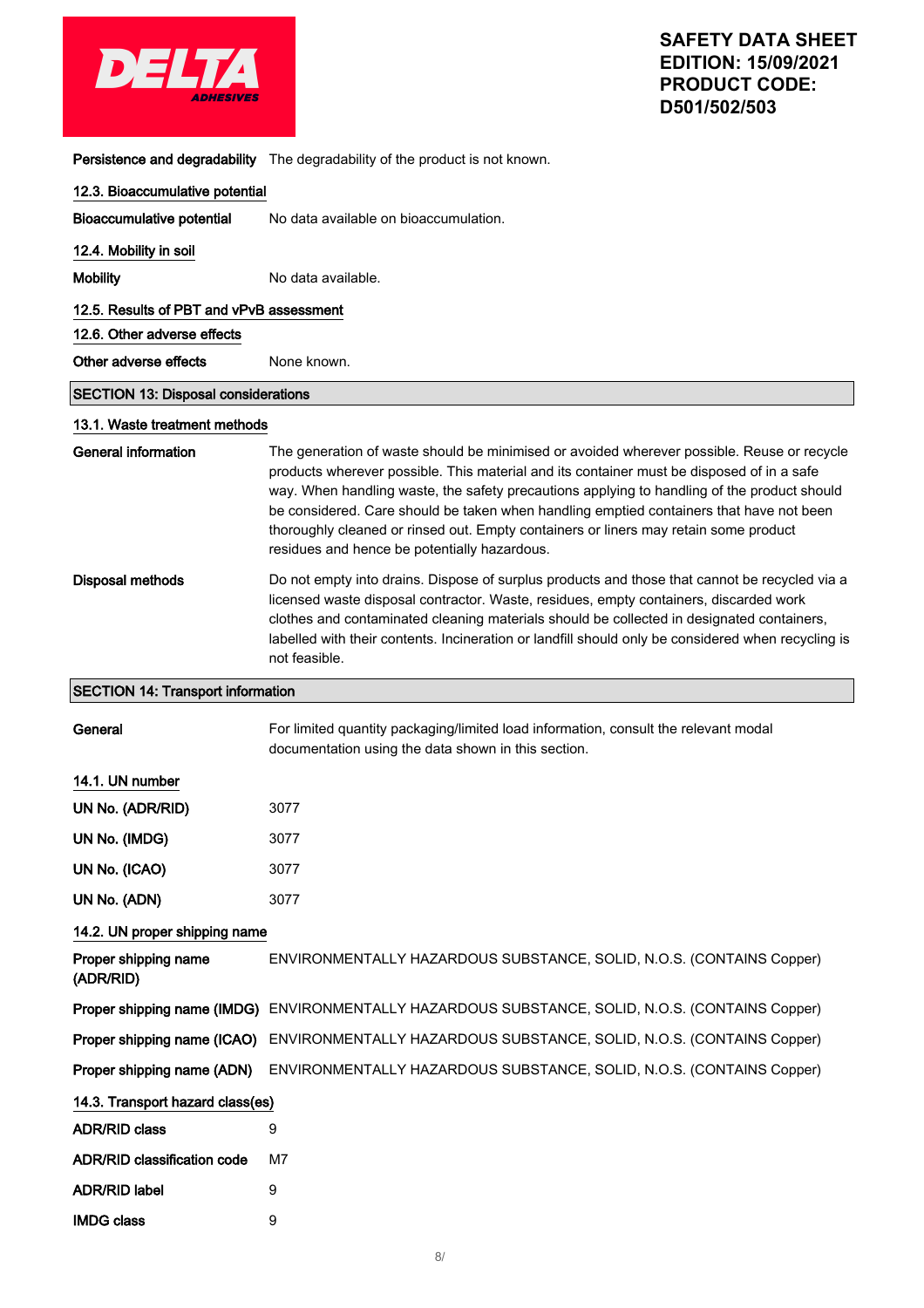

| ICAO class/division |  |
|---------------------|--|
|                     |  |

ADN class 9

### Transport labels



### 14.4. Packing group

| ADR/RID packing group     | Ш |
|---------------------------|---|
| <b>IMDG packing group</b> | Ш |
| ICAO packing group        | Ш |
| ADN packing group         | ш |

# 14.5. Environmental hazards

### Environmentally hazardous substance/marine pollutant



# 14.6. Special precautions for user

Always transport in closed containers that are upright and secure. Ensure that persons transporting the product know what to do in the event of an accident or spillage.

| EmS                                              | $F-A, S-F$ |
|--------------------------------------------------|------------|
| ADR transport category                           | 3          |
| <b>Emergency Action Code</b>                     | 27         |
| <b>Hazard Identification Number</b><br>(ADR/RID) | 90         |
| <b>Tunnel restriction code</b>                   | $(-)$      |

#### 14.7. Transport in bulk according to Annex II of MARPOL and the IBC Code

Transport in bulk according to Not applicable. Annex II of MARPOL 73/78 and the IBC Code

### SECTION 15: Regulatory information

# 15.1. Safety, health and environmental regulations/legislation specific for the substance or mixture

| <b>National regulations</b> | Health and Safety at Work etc. Act 1974 (as amended).<br>The Carriage of Dangerous Goods and Use of Transportable Pressure Equipment<br>Regulations 2009 (SI 2009 No. 1348) (as amended) ["CDG 2009"].<br>EH40/2005 Workplace exposure limits.                                                                                                                                                                                                                       |
|-----------------------------|----------------------------------------------------------------------------------------------------------------------------------------------------------------------------------------------------------------------------------------------------------------------------------------------------------------------------------------------------------------------------------------------------------------------------------------------------------------------|
| EU legislation              | Regulation (EC) No 1907/2006 of the European Parliament and of the Council of 18<br>December 2006 concerning the Registration, Evaluation, Authorisation and Restriction of<br>Chemicals (REACH) (as amended).<br>Commission Regulation (EU) No 2015/830 of 28 May 2015.<br>Regulation (EC) No 1272/2008 of the European Parliament and of the Council of 16<br>December 2008 on classification, labelling and packaging of substances and mixtures (as<br>amended). |

# **SAFETY DATA SHEET EDITION: 15/09/2021 PRODUCT CODE: D501/502/503**